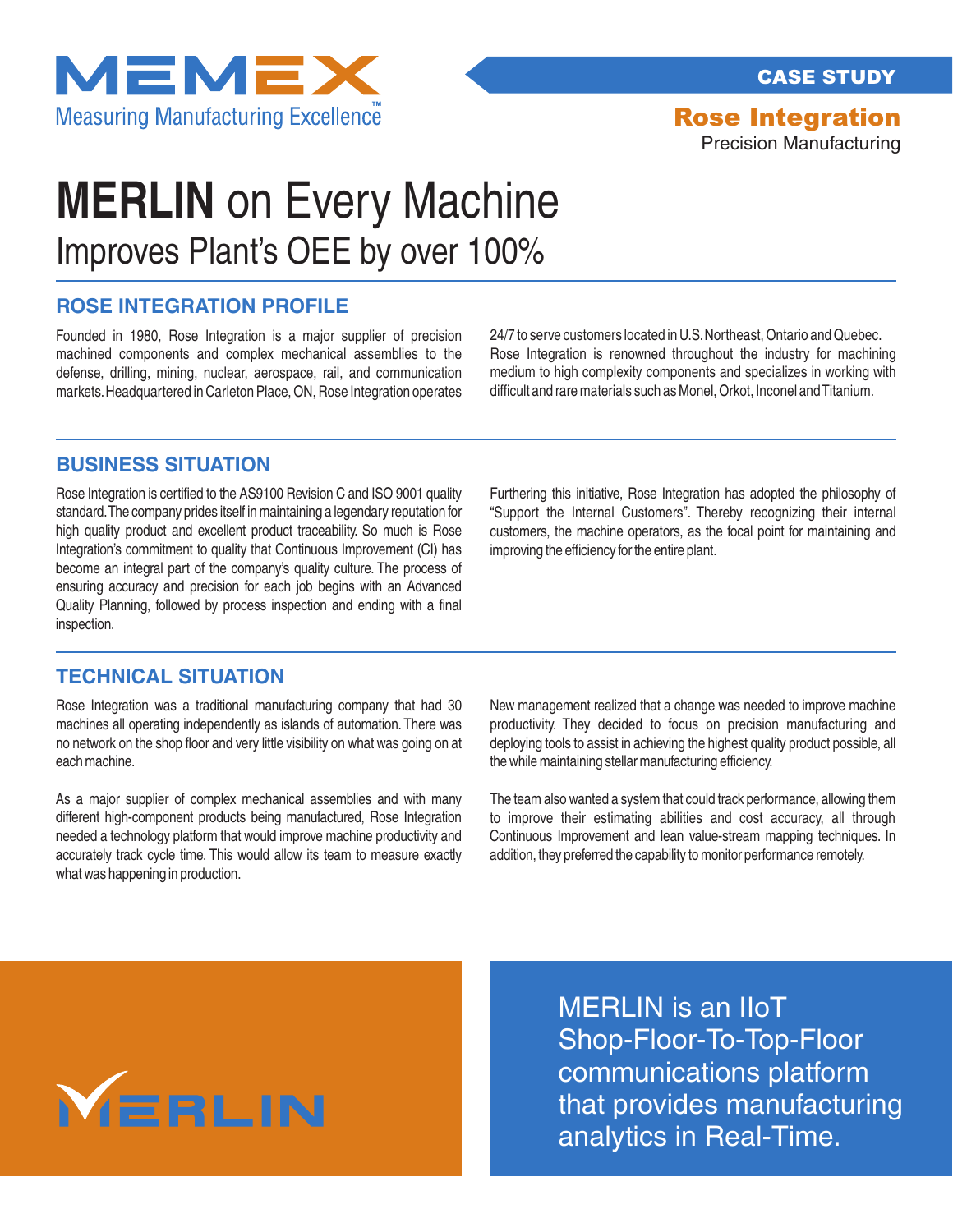### **SOLUTION**

MERLIN by providing local memory, embedded software, high speed network connectivity, real-time automatic machine state and utilization data collection, enables connectivity across a shop floor or multiple shop floor resulting in enhanced and improved machine tools. MEMEX's MERLIN shop-floor-to-top-floor communication platform matched all the requirements stipulated by Rose Integration, which led the company to deploying:

- MERLIN software for OEE dashboard and reporting metrics
- MERLIN Ax9150 Universal Machine Interface connected to a control for OEE Machine Monitoring
- MERLIN Ax750 I/O Link Fanuc Interface Board for ease of installation on Fanuc i-Series Controls
- Handheld HMI for downtime recording

MEMEX Measuring Manufacturing Excellence

Rose Integration, in 2009, initially installed MERLIN on six machines to learn how to interpret the new efficiency data and improve production processes with it. An analysis of the MERLIN metrics from the nightshift revealed that because the shift was unsupervised, operators were less driven to improve output. MERLIN allowed the manufacturing team to legitimately question and keep track of this shift.They saw a 20% gain in efficiencies within a week of installation, and then saw another gain across the board over the course of a year.This resulted in MEMEX becoming the trusted supplier for OEE and connectivity. The company after witnessing such dramatic positive changes scaled up the entire plant and increased OEE by over 100%.

MERLIN allowed Rose Integration's management team to track availability, performance, and quality with a full traceability of the exact clock for all the defined events on the machine, enabling a detailed log of exactly what happened.

Some of the MERLIN-enabled improvements included:

- Establishment of a fully connected manufacturing nervous system that provides Real-Time visibility of production and the ability to adapt and react quickly to control each machine
- Every machine tool being monitored from any network or remote based computer
- Advanced reporting with text and email alerts to key management, alerting them when a machine has breached a pre-set operating parameter
- Traceability of the complete manufacturing process now documented in a report
- A hand-held unit tracks key performance indicators like user-defined time loss categories such as unscheduled maintenance, downtime reason codes, or setup
- Standardized on one OEE solution throughout the plant

**MEMEX is an IIoT leader that offers MERLIN, an Industrial Internet of Things software communications platform that provides manufacturing analytics in Real-Time.**

### Data-Driven IIoT Manufacturing

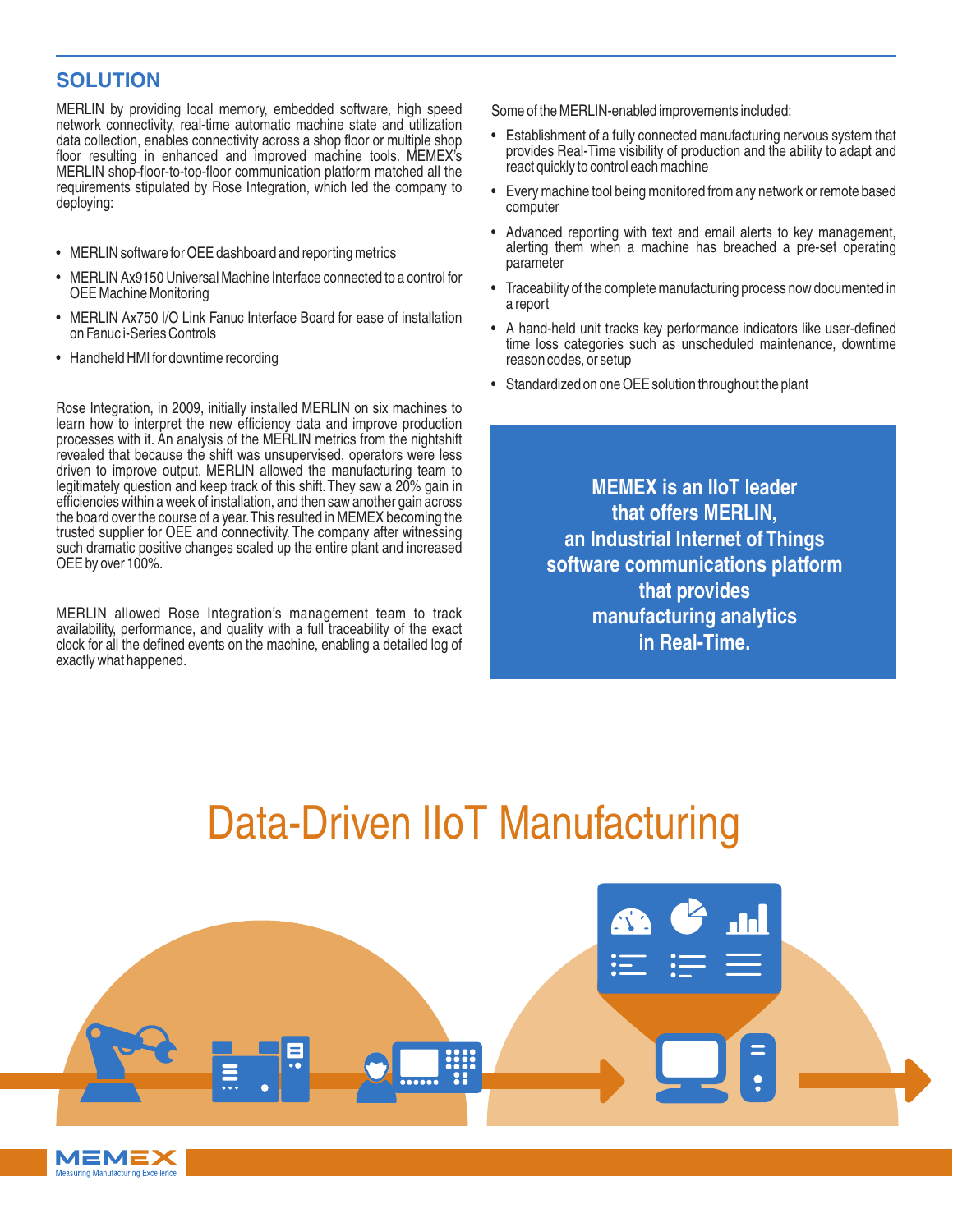### **BENEFITS**

Internetworked machine monitoring typically leads to an increase in shop floor efficiency, or Overall Equipment Effectiveness (OEE). The effective deployment of Real-Time OEE automated data collection with MERLIN has resulted in the following benefits at Rose Integration:

- Over 100% improvement in shop floor efficiency as measured by OEE, therefore improving capacity and saving the need to buy additional CNC machines, representing significant cost savings and saving on physical space
- A clear traceability and logging of all machine operations ensures that the process has been validated and recorded, building confidence with their customers and generating more business
- Comprehensive shop floor visibility with a dashboard of metrics on wireless PC tablets, allowing for Real-Time evidence-based decisions to be made right at the machine or the cell
- 20% reduction in down time due to first off part inspection time before release to production
- 24/7 shop floor accountability / visibility for all shifts and a culture of supporting the operator's processes. Operator's paid bonus based on machine utilization as tracked automatically by MERLIN
- Rose Integration went from 40% OEE to 82% OEE plant wide
- Monitoring of important profit centered metrics automatically in the background, such as OEE, quantity of setup time, machine idle time, operator performance, and more
- Emails sent automatically from the machine or operator when actual Real-Time shop floor data is outside the present limits, which allows for immediate corrective action to be taken with various departments such as Quality, Engineering, Maintenance, Shipping, Tooling, Materials and Programming
- Unified objective data collection and reporting across disparate machines and processes
- Part counts are all automatic at the machine with no operator involvement, ensuring accuracy of information to operations and product standard planning groups
- Tracking accurate cycle time of the machines allowing exact production measurement
- Tracking performance that improves estimating abilities and cost accuracy, all through continuous improvement and lean value-stream mapping techniques

**AVAILABILITY QUALITY PERFORMANCE**

"MEMEX's customer service people are very fast at responding night or day and they stay on it until an issue is resolved."

- Ryan Bishop, Operations Manager, Rose Integration

## **From Shop-Floor-To-Top-Floor**